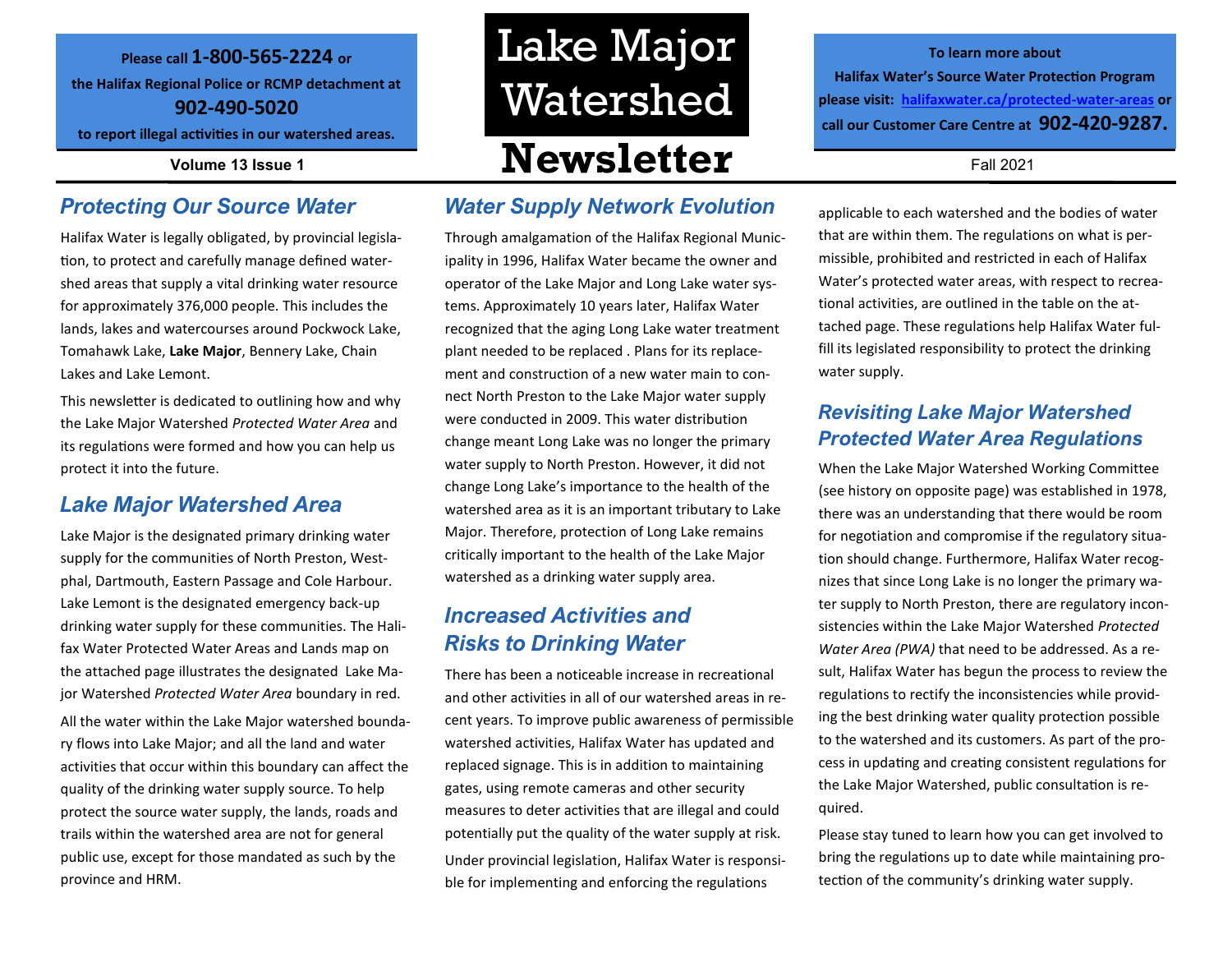## *History of Lake Major as a Water Supply Source*

Lake Major was identified as an important drinking water supply source for the Halifax-Dartmouth region in 1950. In 1978, the Lake Major Watershed Working Committee was formed as a local planning advisory committee to make recommendations on land use in the Lake Major watershed to fulfill the watershed protection requirements and to protect the rights of the citizens living within the communities affected by a regulated watershed area. At that time, the City of Dartmouth and surrounding areas in Halifax County were using Lake Major and Long Lake as their water supply and wanted to regulate the land use in the area. Based on the communities impacted, the Working Committee included representatives of the province, the City of Dartmouth, County of Halifax, the Black United Front and representatives of the communities of North Preston, Lake Major and East Preston. This group was tasked with preparing a Watershed Management Strategy and a Community Development Plan.

### *Lake Major Watershed Advisory Board*

One of the tasks was to create the Lake Major Watershed Advisory Board (LMWAB), which was formed based on the membership of the Working and the Joint Action committees. The LMWAB was designed to operate as a forum for watershed management policy recommendations and to allow interaction between regulating agencies, including the Halifax Regional Municipality and the Nova Scotia Department of Environment.

The LMWAB continues to operate and is instrumental in guiding the Lake Major watershed protection policies. The current Chair is Spencer Colley, who represents the community of East Preston on the Board.

## *Identifying Water Supply Risks*

As part of formulating regulations to protect the water supply, the Working Committee identified the following risks:

- inadequate or poorly maintained septic systems
- road and highway de-icing agents and dangers of accidental spills
- **recreational use of lakes and shorelines**
- garbage dumps
- agriculture
- rock quarrying and mining
- forestry operations
- construction work

• development pressures on watershed lands Based on these risks, regulations were formulated by the Working Committee. The Lake Major watershed area boundary was subsequently delineated and designated a *Protected Water Area (PWA)* by the Province of Nova Scotia on April 8, 1986. This designation authorizes the Minister of the Environment to prohibit or regulate any acts that may impair the quality of the water supply.

For a complete list of the regulations for the Lake Major Watershed *Protected Water Area* please visit [https://www.halifaxwater.ca/protected](https://www.halifaxwater.ca/protected-water-areas)-water-areas or contact Halifax Water at **902-420-9287**.





#### *Map and Table References*

On the following 2-page attachment are a **map** and a **table** that show the following:

**The Map** illustrates Halifax Water 's *Protected Water Areas* (*PWA*) and lands for the **Lake Major**, Pockwock, Bennery Lake, Chain Lakes, Lake Lemont and Tomahawk watershed areas. The areas outlined in red on the map are the *PWA* boundary areas, which Halifax Water is legally responsible for managing. The green sections depict the lands owned by Halifax Water. Together, these critical lands help protect the drinking water supplies for Halifax Water.

**The Table** depicts prohibited, restricted and permitted **recreational activity** in each of Halifax Water's *PWA*s, according to provincial regulations. Please visit [https://www.halifaxwater.ca/protected](https://www.halifaxwater.ca/protected-water-areas)-water-areas for more details.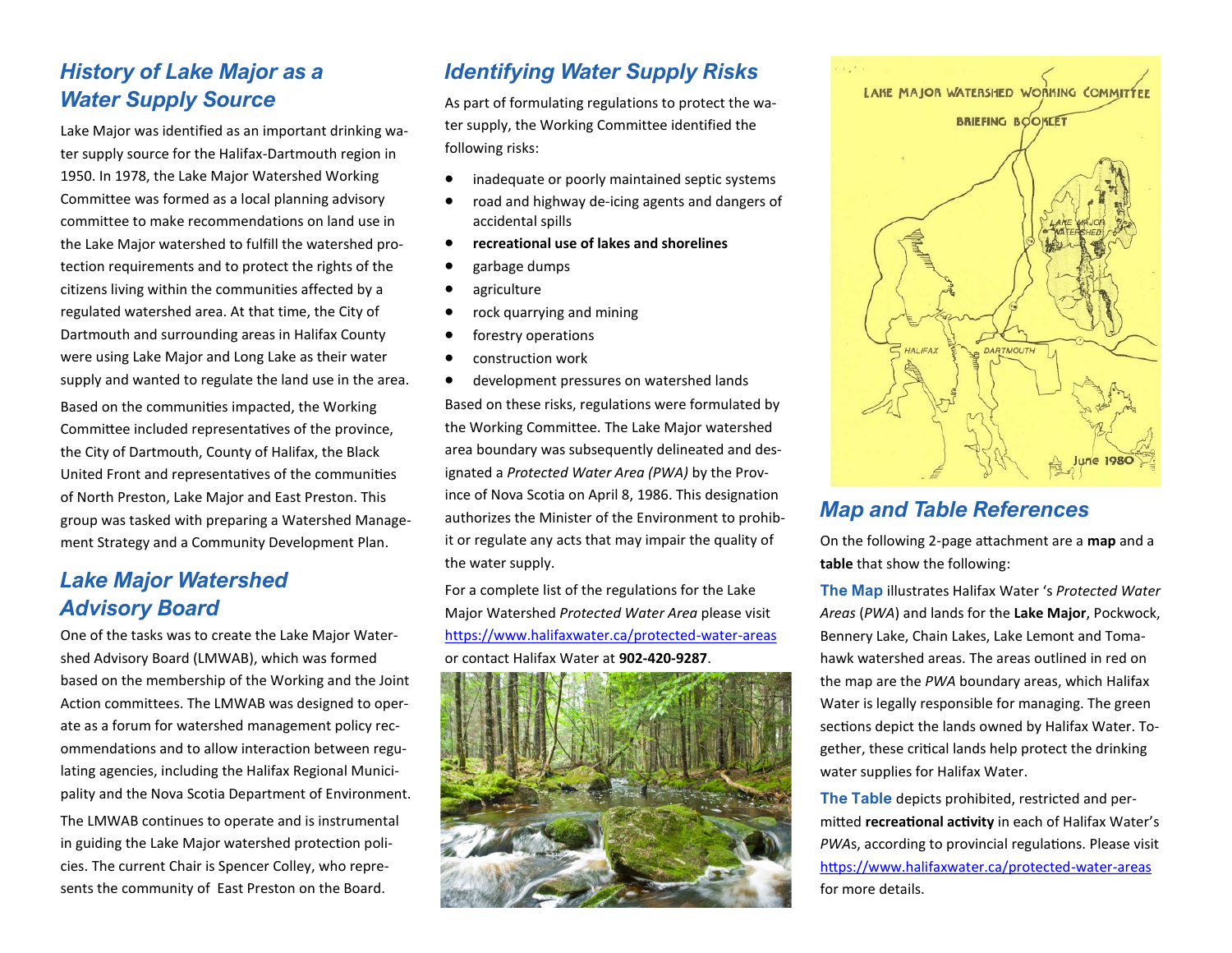

## Halifax Water Protected Water Areas and Lands

\* This map is for informational purposes only and should not be used for legal, engineering or surveying purposes.